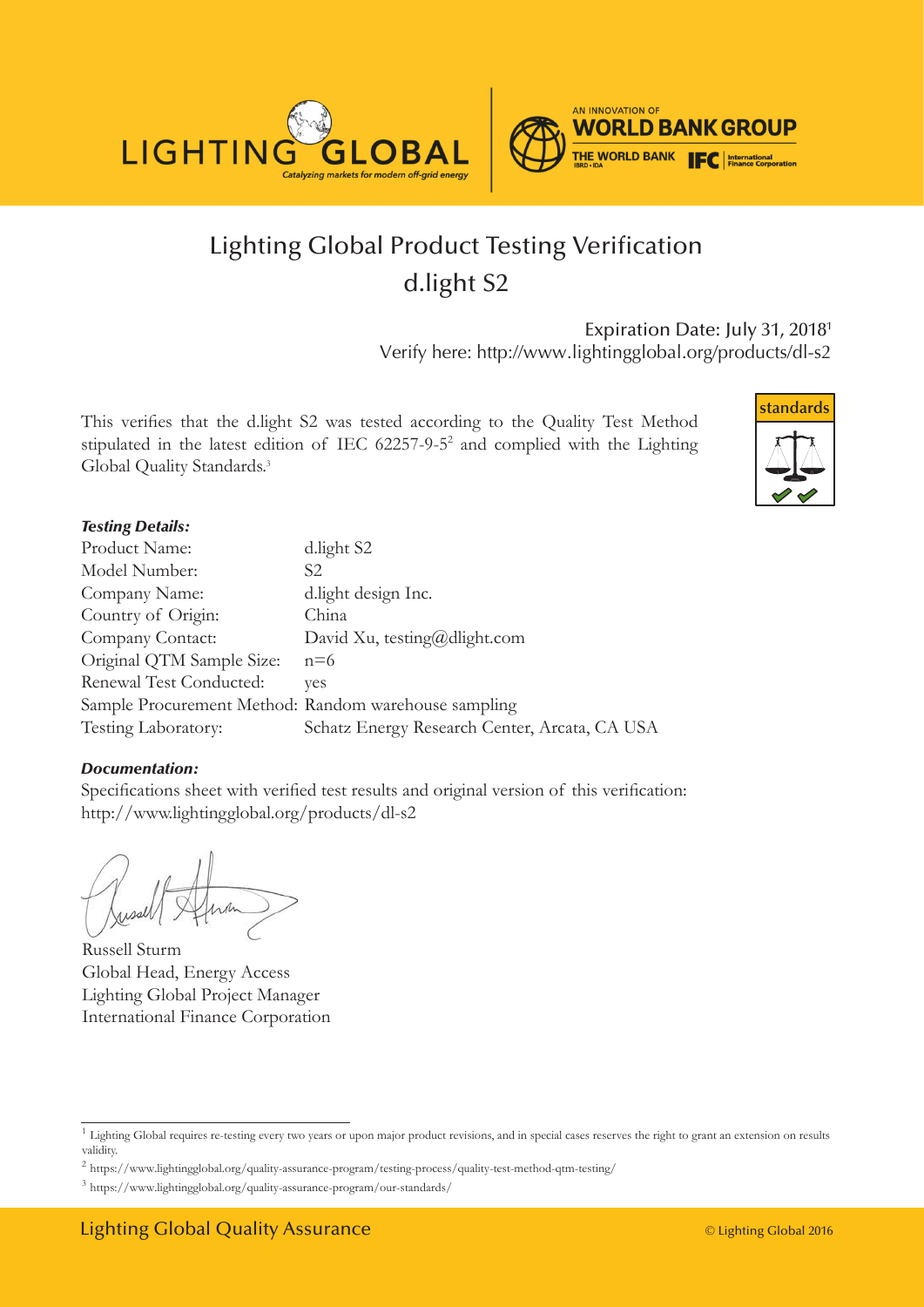# Type Approval d.light S2

### Expiration Date: July 31, 20181 Verify here: http://www.lightingglobal.org/products/dl-s2

| Category                    | <b>Quality Standard</b>                                           | Verdict |
|-----------------------------|-------------------------------------------------------------------|---------|
| Truth In Advertising        | Manufacturer accurately specified                                 | Pass    |
|                             | Product Name and Model Number accurately specified                | Pass    |
|                             | Performance and Component Ratings accurately                      |         |
|                             | specified. Any description of the product that appears on         |         |
|                             | the packaging, inside the package and in any media shall          |         |
|                             | be truthful and accurate. No statements shall mislead             | Pass    |
|                             | buyers or end users about the utility of the product.             |         |
|                             | Numeric ratings must deviate no more than 15% from                |         |
|                             | actual performance (note that it is acceptable for actual         |         |
|                             | performance to exceed advertised performance).                    |         |
|                             | Average relative light output $\geq 85\%$ of initial light output |         |
| Lumen Maintenance           | at 2,000 hours with only one sample allowed to fall below         | Pass    |
|                             | 75% OR All 6 samples maintain ≥ 95% of initial light              |         |
|                             | output at 1,000 hours                                             |         |
|                             | Any included AC-DC charger carries approval from a                |         |
| <b>AC-DC Charger Safety</b> | recognized consumer electronics safety regulator                  | n/a     |
|                             | No battery may contain cadmium or mercury at levels               | Pass    |
| <b>Battery Composition</b>  | greater than trace amounts                                        |         |
|                             | Protected by an appropriate charge controller that                |         |
|                             | prolongs battery life and protects the safety of the user.        |         |
| <b>Battery Protection</b>   | 5 out of 6 samples must meet the requirements outlined            | Pass    |
|                             | in Lighting Global Quality Standards.                             |         |
|                             | The average capacity loss of 6 samples must not exceed            | Pass    |
|                             | 25% and only one sample may have a capacity loss greater          |         |
| <b>Battery Durability</b>   | than 35% following the battery durability storage test as         |         |
|                             | defined in IEC/TS 62257-9-5 Annex BB*                             |         |
|                             | *This product also meets the Battery Longevity                    |         |
|                             | requirement described in KS 2542:2014: the measured               |         |
|                             | capactity after storage is at least 80% of the measured           |         |
|                             | capacity before storage; no more than 1/6 samples fail            |         |
| Physical Ingress            | Minimum IP2X for all products, IP3X for PV modules,               | Pass    |
| Protection                  | and IP5X for fixed integrated outdoor products                    |         |
|                             | Degree of protection required is based on product type:           | Pass    |
|                             | Fixed separate (indoor): No protection required                   |         |
| Water Ingress               | Portable separate: Occasional exposure to rain                    |         |
| Protection                  | Portable integrated: Frequent exposure to rain                    |         |
|                             | Fixed integrated (outdoor): Permanent outdoor exposure            |         |
|                             | PV modules: Outdoor rooftop installation                          |         |